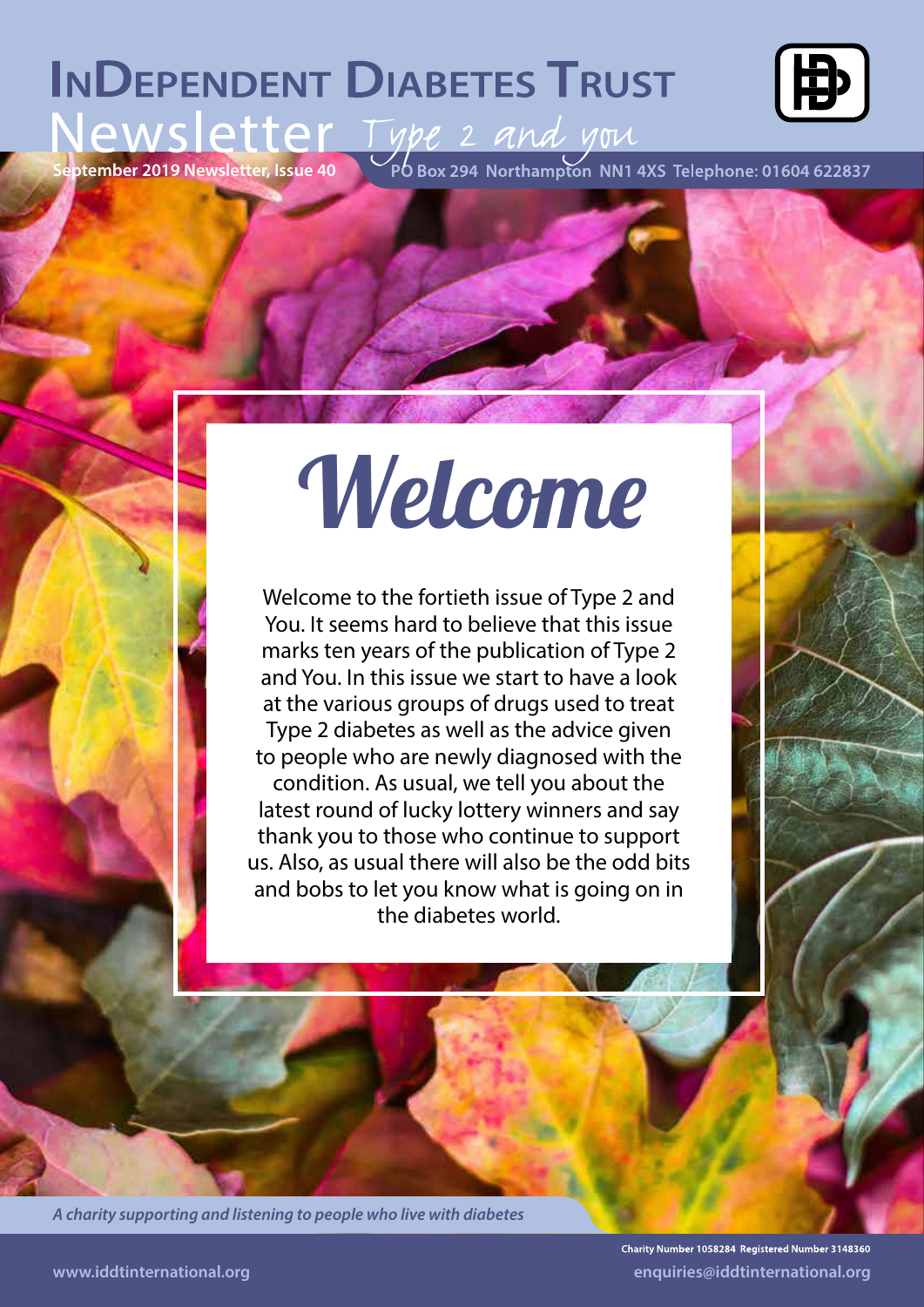## Gliflozins / SGLT2 inhibitors

Over the next few issues of Type 2 and You we will start to have a look at the various groups of drugs used to treat Type 2 diabetes. In this issue we look at Gliflozins. Gliflozins are a group of drugs used to treat Type 2 diabetes. They are commonly called SGLT2 inhibitors and as with a lot of drugs have both a generic name and a brand name. Below is a table listing each drug's generic name and its equivalent brand name.

| <b>Generic Name</b> | <b>Brand Name</b> |
|---------------------|-------------------|
| Canagliflozin       | Invokana          |
| Dapagliflozin       | Forxiga           |
| Empaglifolzin       | Jardiance         |
| Ertugliflozin       | Stelagtro         |

There has been a lot of research published over the last twelve months about the effects of treatment of Type 2 with SGLT2 inhibitors, some good and some bad. In this article we have a look at how they work, how they are prescribed and some of the possible adverse effects that can occur.

SGLT2 inhibitors all work in a similar way. SGLT2 is a protein that is produced primarily in the kidneys and plays an important role in regulating blood glucose levels. SGLT2 promotes the reabsorption of glucose back into blood circulation. SGLT2 inhibitors prevent this reabsorption and subsequently reduce blood glucose levels.

They are usually prescribed in combination therapy and may be a good option for people who are failing with metformin monotherapy. They are commonly prescribed as a dual therapy with metformin or as a triple therapy with metformin and a sulphonylurea.

Because of the way they work, all gliflozins can possibly cause diabetic ketoacidosis (DKA) which is abnormally high blood sugar levels. If you start to feel sick, have stomach ache, or have changes to the taste in your mouth, smell of your breath, urine or sweat then seek medical advice quickly. Gliflozins can also increase the diuretic effect of diuretic drugs so it is important to ensure sufficient fluid intake to avoid dehydration.

When you read the next bit of the article it is important to remember that these effects are only associated with the medications and not proved to be a cause, so don't panic!

We'll get the embarrassing bit out of the way first. All gliflozins have been shown to increase the risk of genital infections, such as candida (thrush). More seriously, some have been associated with an increased risk of lower limb (below the knee) amputation. On a more positive note some have been associated with improved cardiovascular and renal outcomes, as well as a 20% reduction in mortality compared to non-treatment.

Unfortunately, we don't have the space to give details of the effects of individual medications

but would advise that you initially read the patient information leaflet accompanying your medication and if you are concerned, talk to your prescribing health professional.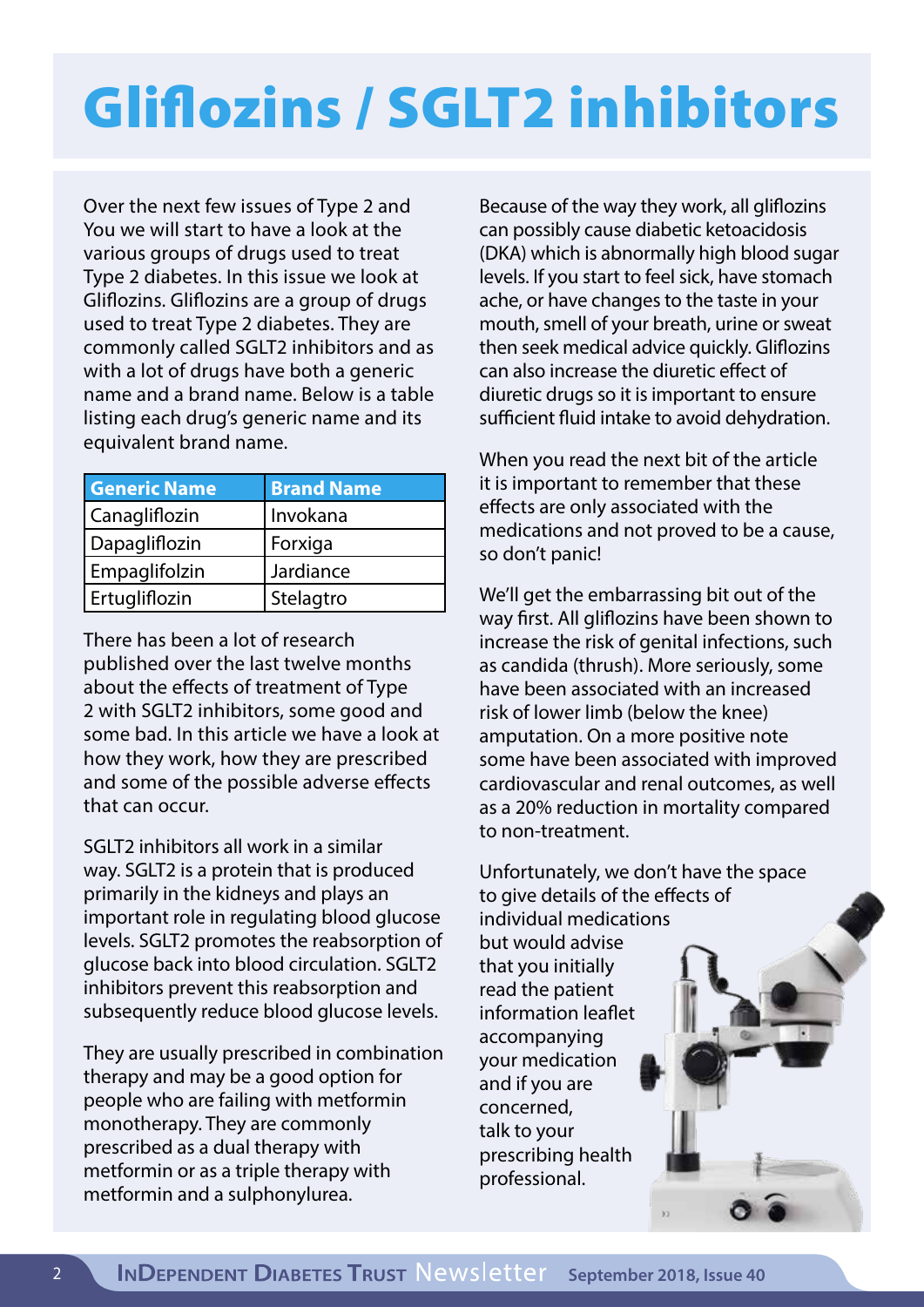## **Quick Bits & Bobs...** FOR CLINICAL CARE

#### **Suliqua – Another New Treatment for Type 2**

Suliqua is the brand name of a new combination therapy for the treatment of Type 2 diabetes. It is a combination of insulin Lantus (insulin glargine) and a GLP-1 receptor agonist Lyxumia (Lixisenatide). It is designed to be a once daily, injectable treatment and is available in two different strengths so that dosages can be tailored to suit individual needs. It is given with metformin where diabetes is not being managed by metformin alone or with metformin in conjunction with other oral blood glucose lowering drugs or basal insulin. Suliqua has been available in the U.S. for nearly two years and although it is generally well tolerated, the most commonly reported side effects are hypoglycaemia and gastrointestinal problems.

#### **FreeStyle Libre in people with Type 2 diabetes using insulin**

In a recent study, 101 people with Type 2 diabetes on multiple daily insulin injections for at least a year were randomly assigned to treatment with the FreeStyle Libre or standard care. They were followed for 10 weeks and instructed on adjusting their insulin doses either face-to-face or by telephone.

#### **Results**

The people using the FreeStyle Libre system found:

- Treatment was significantly more flexible and they would recommend it to other people.
- Satisfaction with the system was high.
- The changes in HbA1cs were 9mmol/mol (0.82%) versus 3.6mmol/mol (0.33%) in the Libre group and the standard care group.
- 68% of the Libre group had their HbA1c reduced by 5.5mmol/mol (0.5%) compared to 30.2% in the standard treatment group.

The researchers concluded that the FreeStyle Libre (flash glucose monitoring) tends to improve treatment satisfactions and can improve glycaemic control in people with Type 2 diabetes and multiple daily injections without increasing the frequency of hypoglycaemia. (Diabetes Care, April 2019)

### **FOR CLINICAL CARE EXCELLENCE (NICE)** Guidance updates

Revised NICE guidelines have been issued after careful consideration of the evidence available. Professionals and practitioners are expected to take these guidelines fully into account, alongside the individual needs, preferences and values of their patients. However, it is not mandatory to apply the recommendations, and the guideline does not override the responsibility to make decisions appropriate to the circumstances of the individual, in consultation with them and their families and carers or guardian. Local commissioners and providers of healthcare have a responsibility to enable the guidelines to be applied when individual professionals and people using services wish to use them. The following guidelines have been updated.

#### **Type 2 diabetes in adults: management N28**

The new guidance updates the following areas: managing blood glucose levels, antiplatelet therapy and erectile dysfunction. The reasons include

- 1. safety concerns surrounding some blood glucose lowering medicines (dipeptidyl peptidase 4 (DPP 4) inhibitors and glucagon like peptide 1 (GLP 1) receptor agonists),
- 2. the potential impact of drugs coming off patent on health economic issues,
- 3. new evidence and safety issues relating to the off label use of antiplatelet therapy (aspirin and clopidogrel) in the primary prevention of cardiovascular disease motivated an update of this review.

Full NICE guidance can be found online: https://www.nice.org.uk/guidance/NG28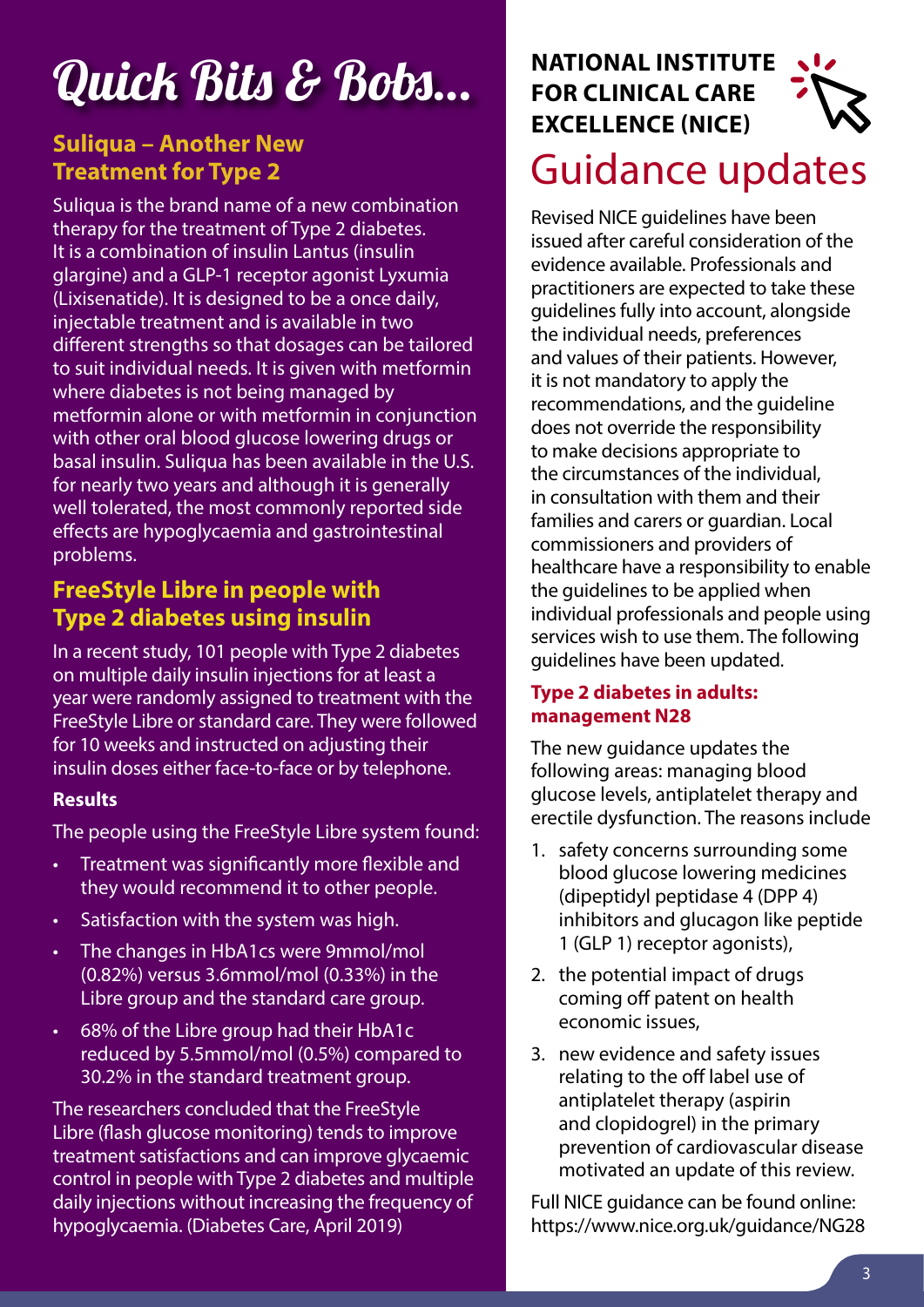

### **PART 1** Advice for People diagnosed with Type 2

This is the first of a series of articles about the advice given to people who are diagnosed with Type 2 diabetes. The advice is nearly always the same and will sound familiar to most of us:

#### **LOSE WEIGHT, EXERCISE MORE AND EAT HEALTHILY**

While there is nothing wrong with this advice about what to do, people very often find they do not know how to do it. The articles will look at each piece of advice in turn and hopefully give some direction and pointers about how to follow it. Before we do that however, there are some golden rules of which we should all take heed.

**BE REALISTIC –** Don't set yourself goals that you are unlikely to achieve. This will only fuel disappointment and frustration. Lots of small successes are far more rewarding than failure and are likely to encourage you to keep going. For example, if you are going to try to take more exercise, then try walking for ten minutes a day, don't expect to run a mile.

**ONE STEP AT A TIME** – Similar to the above, don't try to tackle all three of the above at the same time. Give some thought to what is a personal priority for you and work on this first. We all have the experience of lapsed New Year Resolutions and that is because we have tried to change too many things too quickly. Take it one step at a time and you are more likely to succeed.

**GET SUPPORT** – Don't be afraid to ask for help or support. It's not a sign of weakness or inability. Conversely, people will respect you for your commitment to wanting to make a change to your lifestyle and will be willing to support you. Support can come from family, friends, health professionals and support groups.

**TRY TO LEARN** – Try to learn as much as you can about your Type 2 diabetes, how it is managed and any medicines you have been prescribed. That way, you will be able to understand the reason why you have been given this advice and reinforce the reasons for trying to stick to it.

**ALLOW YOURSELF A BREAK** – Nobody is saying that you can't treat yourself once in a while. If you don't, then, for example, diets can be too restrictive and a reward to look forward to is an incentive to stay on track rather than "cheat".

The subsequent articles in this series are not meant, in any way, to be an exhaustive list of information or sources of information but are meant to give you pointers as to what to look for and maybe where to find it. IDDT produces a wide range of leaflets that you may find of interest and if you would like to receive any of them then feel free to contact us using the details at the end of this Newsletter.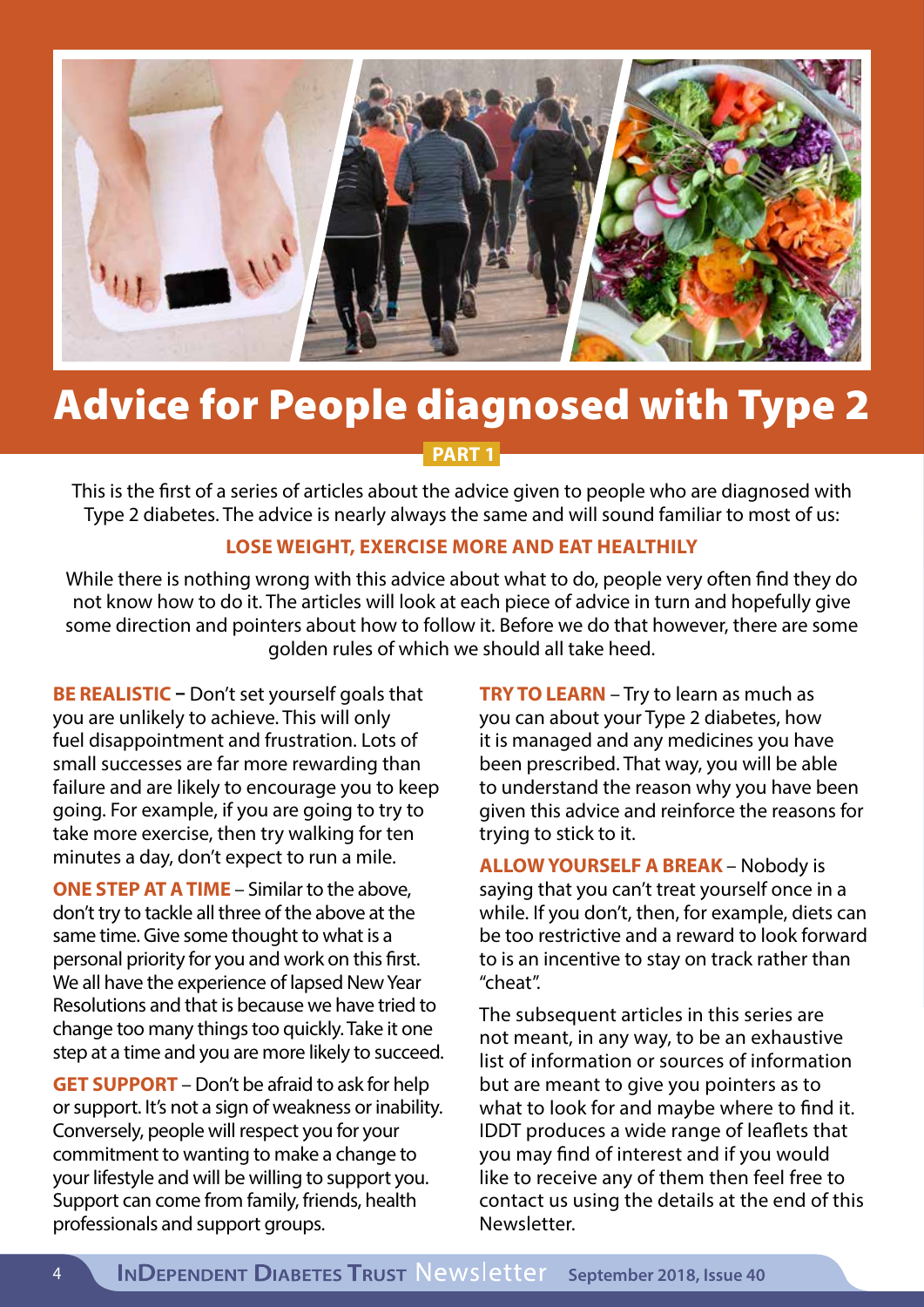## IDDT Annual Event 2019 **COME AND JOIN US!**

We are pleased to say that this year we are holding our Get Together at the Kettering Park Hotel and Spa on Saturday, 26th October 2019 entitled 'Independent and Empowered'. Many of you will have already received a programme and an application form.

It will be an interesting day with speakers and group discussions. You will be able to attend two of these group sessions as there is one on foot care, one on treating hypos and a third for the complications of diabetes. There is also a group just for carers of people with diabetes. Carers are family members who live with someone with diabetes and the important role they play is often underestimated. This is an opportunity for them to express their concerns and learn how other carers manage what can be difficult situations, such as low blood sugars.

The title of 'Independent and Empowered' recognizes some of these day to day difficulties of living with diabetes and what we can do to support each other. In addition to the group sessions, our speakers will be Dr Laurence Gerlis and Dr Gary Adams. Abbott

Laboratories will be making a presentation on the use of the Freestyle Libre. Later in the afternoon there will be a session entitled "Where Do We Go from Here?" led by Dr Gary Adams, which will give you an opportunity to discuss issues that have been raised during the day.

It is also your opportunity to meet other people with diabetes as well as the Trustees and staff of IDDT. We hope that many of you come along.

The Kettering Park Hotel and Spa is easy to access from north, south, east and west by road from the M1 and M6 as it is just off junction 9 of the A14 in Northamptonshire. In addition, Kettering is only an hour from London by train.

If you would like another application form or more information, call IDDT on 01604 622837 or email enquiries@iddtinternational.org

#### **We hope that many of you will be able to join us on 26th October this year.**

#### **We look forward to seeing you!**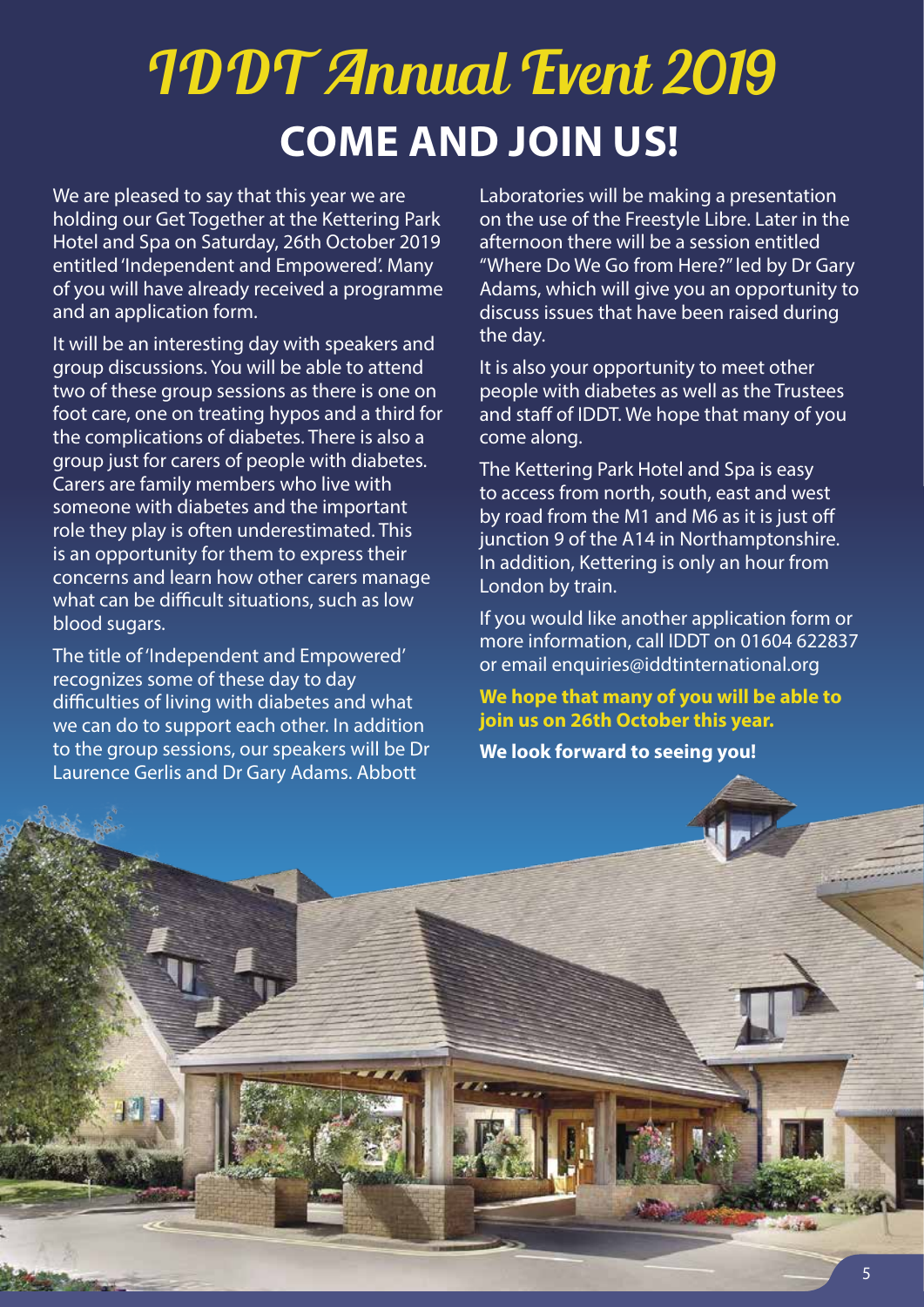

# MEET THE TEAM

**IDDT runs thanks to a small but very dedicated staff team and we thought it would be a good idea to put names to faces.**

#### **Jenny Hirst**

#### **Board of Trustees Co-Chair.**

Hi, my involvement with diabetes started in 1975 when my daughter was diagnosed with Type 1 diabetes. I co-founded IDDT 25 years ago with the aim of maintaining animal insulins for the people who need them and we have succeeded in this aim. I chair the Board of Trustees and we are jointly responsible for maintaining the good management of IDDT and further developing the organisation to help people with diabetes and their families.

#### **Martin Hirst**

#### **Chief Executive Officer.**

Hi, I have worked for IDDT for over 12 years. I was originally recruited as Fundraising Manager, I am now the Charity's CEO and ensure that the charity operates within legal frameworks. With the help and support of a small but highly dedicated staff team we are able to promote the aims and objectives of the charity, namely, to support the needs of people who all live with diabetes.

#### **Matt Daybles**

#### **Office Administrator.**

Hi, I joined the IDDT team in April 2017, my main role is the overall running of the mail room. This entails preparing and mailing orders of information packs and booklets, organising bulk mail-outs and email campaigns as well as the sorting and distribution of incoming mail. My duties also include recording stock levels of our publications and office supplies. Over my time I have also taken on extra duties such as assisting Martin with health and safety tasks and the recording, organising and mailing of insulin and diabetes supplies for the Insulin for Life program.

Top row, left to right, Martin Hirst, Matt Daybles, Keith Millhouse Bottom row, left to right, Jo Wootton, Jenny Hirst, Rita East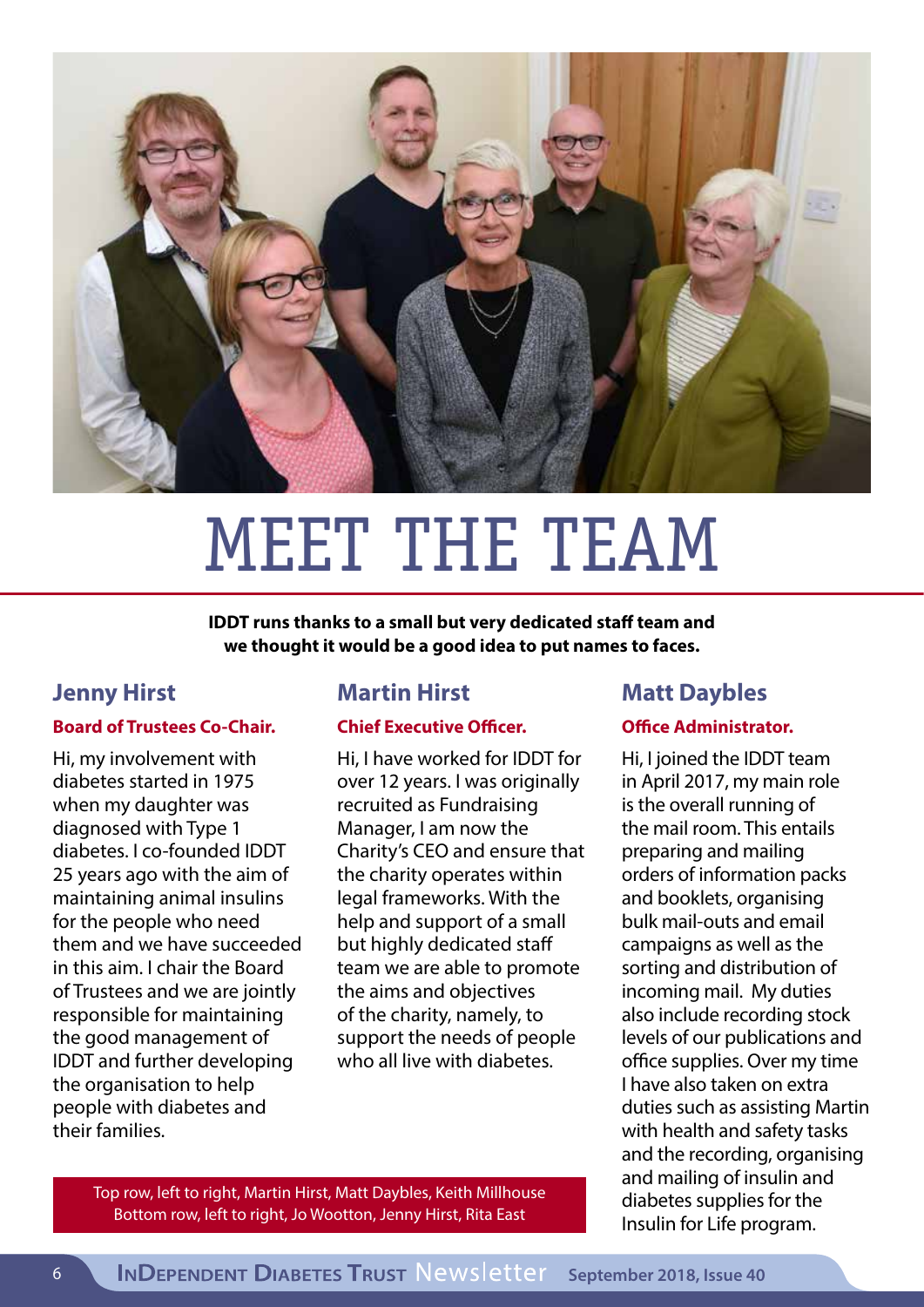#### **Rita East**

#### **Database Manager.**

Hi, I am IDDT's Database Manager and have worked for the charity for over 13 years, more recently in a part-time capacity. As well as having overall responsibility for the membership database, I also have responsibility for monthly membership and finance records and the development and maintenance of data entry procedures.

#### **Keith Millhouse**

#### **Deputy Database Manager.**

Hi, I am IDDT's Deputy Database Manager. I joined IDDT's, small, friendly team in April 2019. I'm responsible for maintaining the database of members, for managing membership renewals, general enquiries and ensuring all monies are managed and accounted for on the database. My varied role involves a wide range of administration tasks, such as generating letters, as well as answering the helpline.

#### **Jo Wootton**

#### **Database Administrator.**

Hi, I have been with IDDT since October 2017, my mother-in-law has with Type 2 diabetes which is controlled by diet alone, I am a personal trainer by trade so I have an understanding of exercise and diabetes. My job within IDDT is varied I assist with the maintaining of the database of members as well as running the monthly lottery draw and the sending of insulin to Tanzania. I am also back up for the post room when Matt is away on holiday.

**Each member of the team brings a valuable set of skills to the charity who, supported by the Board of Trustees, ensure that IDDT is able to support people living and working with diabetes. We hope that you will continue to give us your ongoing support. Thank you.**

## AmazonSmile

Amazonsmile is a simple and automatic way for you to support IDDT every time you shop on-line, at no cost to you. When you shop at smile.amazon.co.uk, you'll find the exact same low prices, selection and convenient shopping experience as amazon.co.uk, with the added bonus that Amazon will donate a portion of the purchase price to your selected charity, IDDT.

In order to select IDDT as your chosen charity you need to select our full name and search for 'The Insulin Dependent Diabetes Trust' on your first visit to smile.amazon.co.uk Amazon will remember your selection, and then every eligible purchase you make at smile.amazon.co.uk will result in a donation to IDDT.



### **Lizzie's Tea Party!**

Once again Lizzie and her Mum, family and friends held their annual Tea Party in Ballater, Aberdeenshire to raise funds to help the children and young people with diabetes at the Dream Trust in India. Despite the rain, a lot of fun was had and they raised an amazing £1,080.25! Many thanks to everyone involved, this makes a big difference to the lives of families who cannot afford the insulin and treatment their children need.